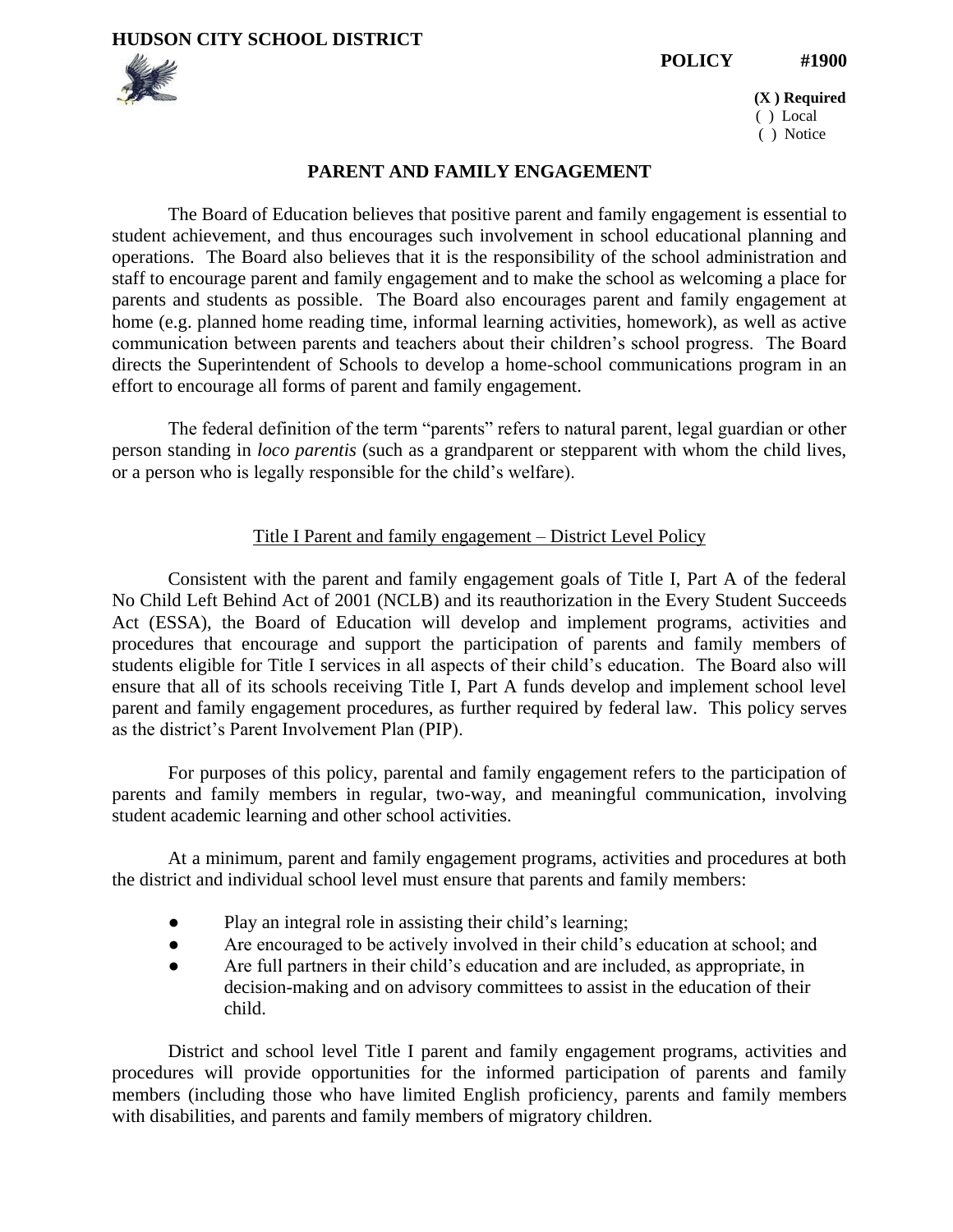As further required by federal law, parents and family members of students eligible for Title I services will be provided an opportunity to participate in the development of the district's Title I plan, and to submit comments regarding any aspect of the plan that is not satisfactory to them. Their comments will be forwarded with the plan to the State Education Department.

Parents and family members also will participate in the process for developing either a comprehensive or targeted "support and improvement plan" when the school their child is identified by the State as needing this plan.

# Parent and Family member participation in development of district wide Title I plan

The Board, along with its superintendent of schools and other appropriate district staff will undertake the following actions to ensure parent and family member involvement in the development of the district wide parent and family engagement plan:

The District Leadership Team (DLT) will review policy 1900 annually.

# Development of school level parent and family engagement approaches

The superintendent of schools will ensure that all district schools receiving federal financial assistance under Title I, Part A are provided technical assistance and all other support necessary to assist them in planning and implementing effective parent and family engagement programs and activities that improve student achievement and school performance. As appropriate to meet individual local needs, the superintendent will:

- Ensure that the School Leadership Team (SLT) in each building is comprised of parent participants.
- Ensure that SLT meetings are held after school at a time when parent participants are available. SLTs will also work in collaboration with parent organizations within the district.
- Ensure that meetings are at flexible times and/or in highly accessible places such as public libraries, church halls, or surveying parents by mail or e-mail.

## Building capacity for parent and family engagement

To build parent and family member capacity for strong parent and family engagement to improve their child's academic achievement, the district and its Title I, Part A schools will, at a minimum:

1. Assist parents and family members in understanding such topics as the state's academic content, challenging academic standards, state and local academic assessments, Title I requirements, how to monitor their child's progress and how to work with educators to improve the achievement of their child. To achieve this objective, the superintendent will develop plans in partnership with building and district level teams at its Title I schools to:

Provide literacy programs that bond families around reading and using the public library, provide information about the essential components of reading or math instruction to enable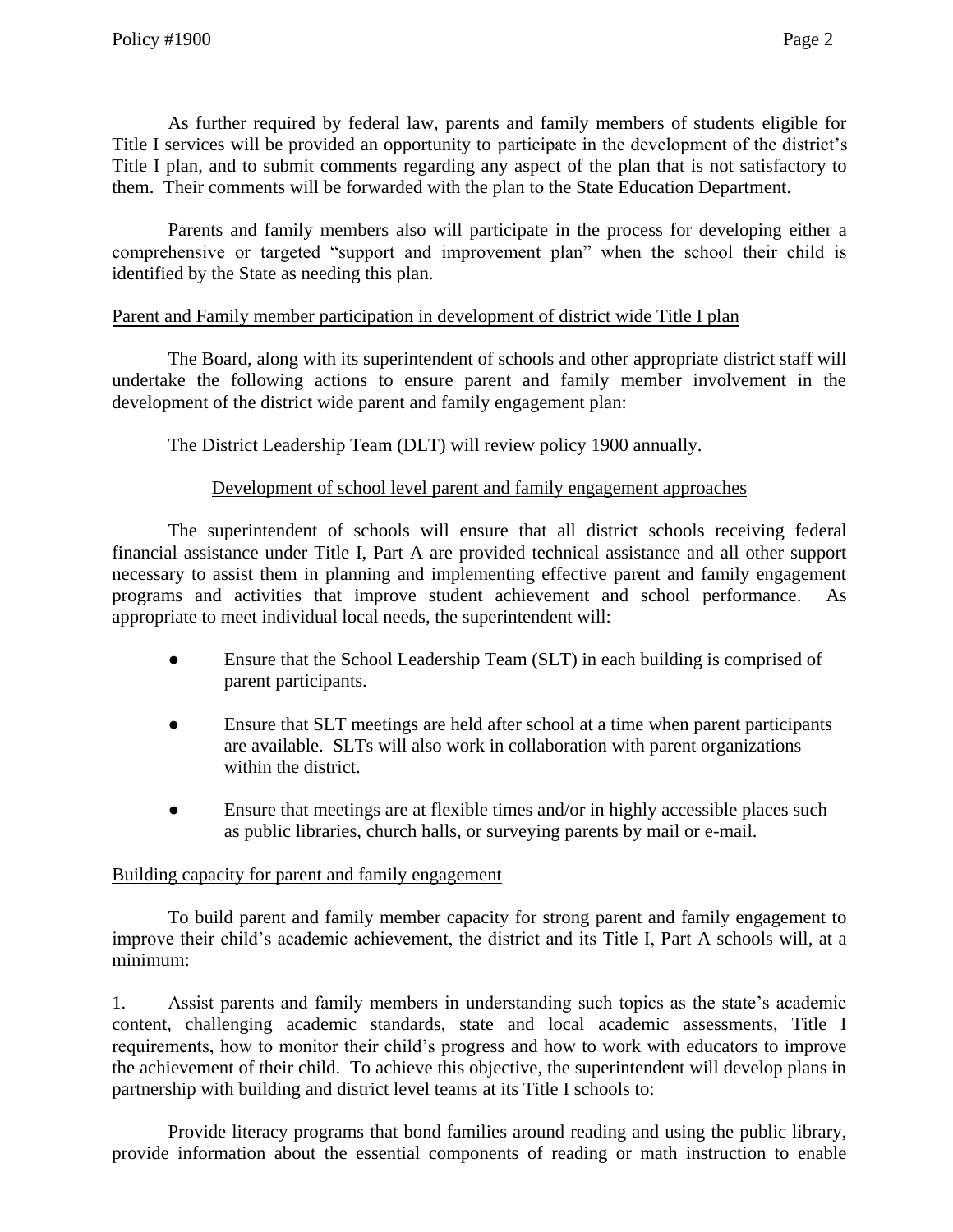parents to support the instructional practices used by the teacher, or train parents in the use of the Internet to enable them to access their children's homework; communicate with teachers; and review information posted about schools in improvement, supplemental educational services, public school choice, and other opportunities to promote student achievement.

2. Provide materials and training to help parents work with their child's academic achievement such as literacy training and using technology (including education about the harms of copyright piracy). To achieve this objective, the district and its Title I schools will:

- Hold parenting orientation sessions for parents and incoming Kindergarteners
- Host Meet the Teacher night in each building by early October of each year
- Conduct parent workshops on specific topics such as family literacy and math
- Send weekly/monthly newsletters and timely information about state assessments
- Provide Parent Portal for parents of students in grades  $3 12$  enables families to monitor student work and progress on a daily basis
- Provide Connect Ed (Robocall) announcements of upcoming events regularly
- Provide daily home/school communication through agenda books
- Maintain District Website with pertinent information

3. Educate its teachers, specialized instruction support personnel, principals and other school leaders, and other staff with the assistance of parents and family members in understanding the value and utility of a parent's and family member's contributions and on how to:

- reach out to, communicate with, and work with parents as equal partners;
- implement and coordinate parent programs; and
- build ties between parents and the schools.

To achieve this objective, the district and its Title I schools will:

Develop plans in partnership with building and district level teams at its Title I schools to collaborate with Community Based Organizations, Questar III, CASDA and district parents to improve the effectiveness of professional development in the area of parental involvement.

4. Ensure that information related to school and parent-related programs, meetings and other activities is sent to the parents of children participating in Title I programs in an understandable